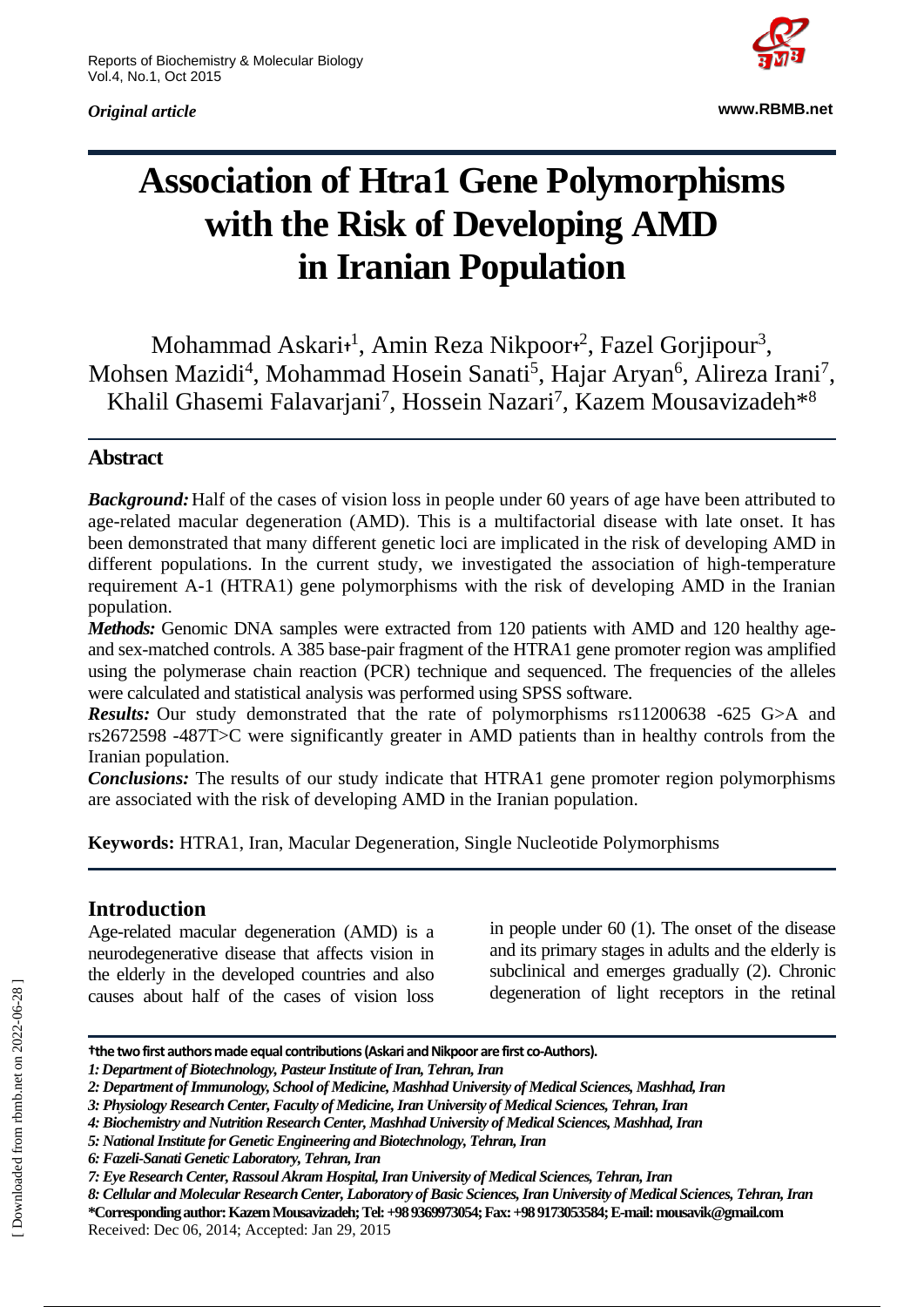pigment epithelium (RPE) results in vision impairment in these patients (3). The primary stage of the disease, called age-related maculopathy (ARM), is due to drusen (cellular debris) associated with hyperpigmented or depigmented regions. Advanced states of the disease are divided into two main types: dry, also called atrophic or nonexudative AMD, and wet, also called neovascular or exudative AMD (4).

Presence of drusen and/or abnormal pigmentation in the RPE and geographic atrophy (GA) are common characteristics of the dry form, while the presence of serous detachments in the RPE, or chondroidal neovascularization (CNV), and are common characteristics of the wet form. The cause of the wet form of the disease is excessive sub- or intra-RPE ingrowth of blood vessels resulting in hemorrhage and the formation of scar tissue in the neovascularization site. Exudative GAassociated forms of the disease could result in severe vision impairment or loss of vision (4-6).

Epidemiologic studies indicate that about 50 million people suffer from AMD worldwide, with eight million in the United States. The rate of disease is increasing in the elderly (7, 8). There is currently no estimation about the rate of the disease in Iran.

Although no distinct causes have been described for developing AMD, studies have demonstrated that numerous genetic and environmental factors, including ageing, are included in the pathogenesis of the disease (9). Familial history of AMD, smoking, alcohol consumption, nutrition, and specific drugs have been implicated in the risk of developing AMD (7, 10-12). Furthermore, numerous studies have discovered the roles of numerous genes in the pathogenesis of the disease. These genes include the factor H complement gene located in the 1q32 region, LOC387715 (ARMS2)/HTRA1 locus in 10q26 region, and genes of the B, C2, and C3 complement systems (6, 13-17). High-temperature requirement A-1 (HTRA1) is a member of heat shock proteins and serine protease family expressed in human and mouse retinas. Ageing is associated with the increase of the expression of this gene in the retina (18, 19). Currently, several polymorphisms on the HTRA1 locus have been identified and their associations with AMD studied. Among these polymorphisms the SNP rs11200638 -625 G>A has been shown to be associated with increased HTRA1

expression and the risk of developing AMD in different populations (15, 20-26). As yet, a potential association between variations in the HTR1 gene and risk of developing AMD has not been studied in the Iranian population. In the current study we analyzed the allele frequency in patients and a control group from the Iranian population and the association of these alleles with the risk of developing AMD.

# **Materials and Methods**

#### *Study design*

In this cross-sectional case-control study 120 AMD patients and 120 age- and sex-matched healthy controls were recruited. Patients were from a mixed Iranian population who were admitted to the Fazeli-Sanati Medical Genetics Laboratory in Tehran. All study protocols complied with the Helsinki Declaration for studies including human subjects and were approved by the medical ethics committee of Tehran University of Medical Sciences.

Demographic information of all patients and controls was recorded. Patients of 55 years of age or more who were suffering from exudative or nonexudative AMD in at least one eye and did not suffer from other non-AMD related complications, such as diabetic retinopathies or degenerative myopathy, were included in this study. The control group included age- and sex-matched people who were free of primary or advanced AMD and other ocular diseases, such as cataracts and macular hemorrhages.

To diagnose AMD, patients and controls were examined by an ophthalmologist in the Fazeli-Sanati Medical Genetics Laboratory in Tehran. The examinations included visual acuity measurements, fundus examinations, retinal photographs, and fluorescein angiography. Finally, the disease was diagnosed and classified according to the Agerelated Eye Disease Study Research Group (AREDS) (27).

## *Genotyping*

Five ml of venous blood were collected from each subject and DNA was extracted using a GeneJET DNA Extraction kit (Fermentas, Lithuania). DNA samples were stored at -80°C.

Primer pairs 5'-ATGCCACCCACAACAACTTT-3' and 5'-CGCGTCCTTCAAACTAATGG-3'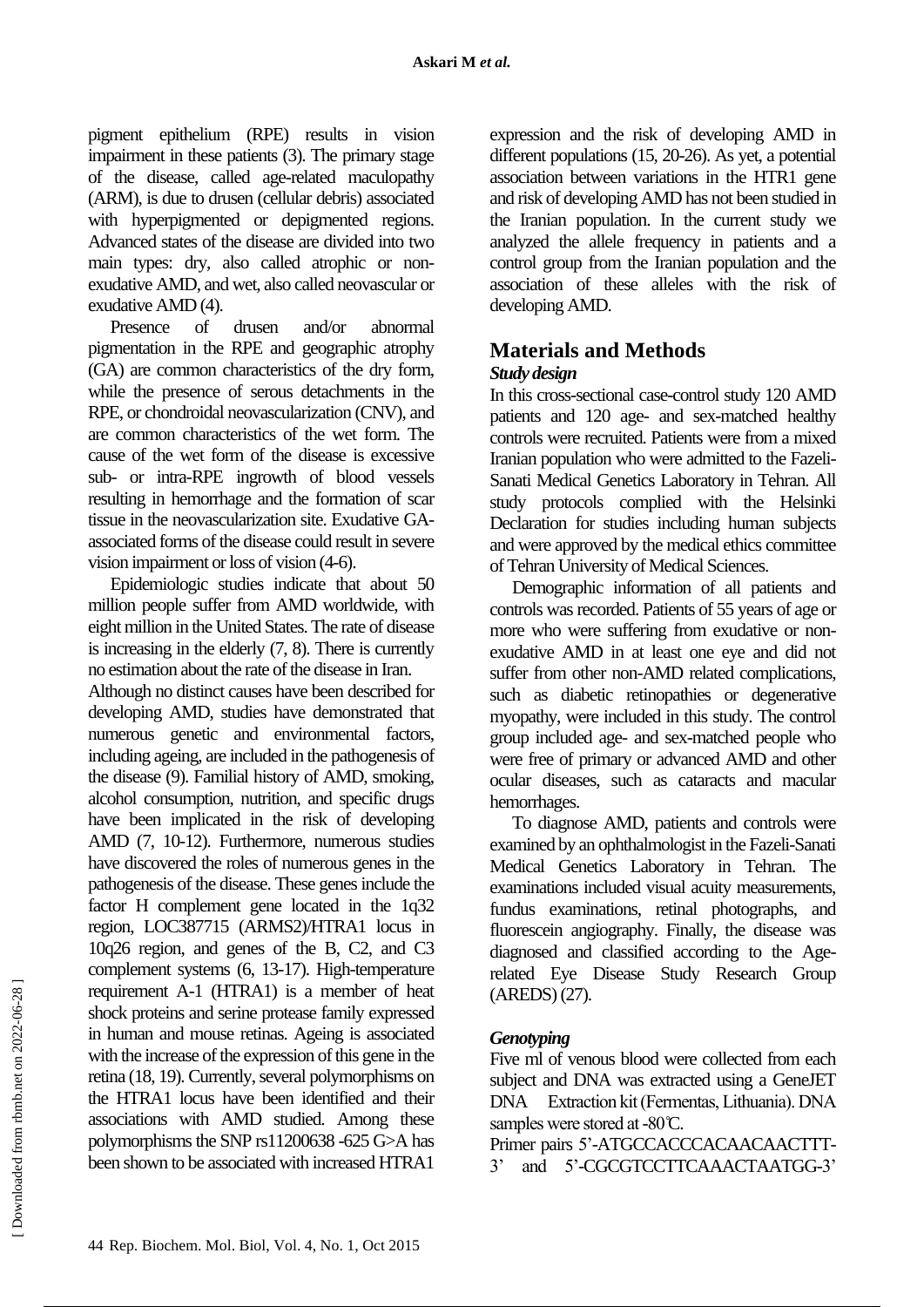were used to amplify 385 base pairs of the HTRA1 gene promoter region according to previous studies (24). PCR products were sequenced using an ABI 3130 sequencer (Applied Biosystems, USA). Sequencing results were compared with dbSNP database to determine the presence of polymorphisms in subjects.

#### *Statistical analysis*

Data were analyzed using SPSS software version 16 (IBM, USA). Descriptive data were represented as mean ± standard deviation and percent. Descriptive statistics, correlation, logistic regression, chi-square and independent t-test were used for data analysis. P-values less than 0.05 were considered significant. The Hardy-Weinberg test was used to examine the frequency of alleles in the study population.

#### **Result**

To study the polymorphisms of the HTRA1 gene promoter region, 120 patients  $72 \pm 8.11$  years of age and 120 healthy controls  $71.5 \pm 6$  years of age were recruited. Patients had a higher rate of hypertension  $(p = 0.01)$  and more family histories of AMD  $(p = 0.01)$ 0.007) than control group subjects (Table 1).

**Table 1.** Clinical and demographic data of study population

Genotyping data showed that allelic frequencies complied with Hardy-Weinberg equilibrium. Polymorphisms rs11200638 -625 G>A ( $p = 0.001$ ,  $\chi$ 2 = 48.56) and rs2672598 -487 T > C (p = 0.001,  $\chi$ 2 = 64.17) were significantly higher in AMD patients than in controls. There was a significant linkage disequilibrium between these two polymorphisms  $(X2 \text{ p} < 0.001, D$ : 0.93, r2: 0.845) (Tables 2 and 3).

Allele A of polymorphism rs11200638 -625 G>A was significantly greater in the patients with wet AMD than controls and associated with the risk of developing AMD ( $p = 0.001$ , OR (95% CI) = 2.69 (1.46-4.95). Allele C of polymorphism rs2672598 -487T>C was also significantly higher in patients with wet AMD than controls and associated with increased risk of developing AMD ( $p = 0.001$ , OR (95% CI) = 2.68 (1.54-5.30)). Genotype AA of polymorphism  $rs11200638 -625$  G $>A$  (p  $\lt$ 0.001, OR  $(95\%CI) = 10.15(4.47-23.01)$  and genotype CC of polymorphism rs2672598 - 487T>C ( $p < 0.001$ , OR (95% CI) = 8.69 (3.96-19.04)) were associated with greater risk of developing AMD (Table 3).

| <b>Clinical Data</b>        | <b>AMD Patients</b> |            | <b>Control</b> | $\boldsymbol{p}$ |  |
|-----------------------------|---------------------|------------|----------------|------------------|--|
|                             | Wet                 | Dry        |                |                  |  |
| $n\left(\frac{0}{0}\right)$ | 88 (73.3%)          | 32(26.7%)  | 120 (100%)     |                  |  |
| Average Age (SD) year       | 71.6(8.5)           | 72.6(7)    | 71.6(6)        | 0.77             |  |
| <b>Male/Female</b>          | 48/40               | 23/9       | 71/49          | 0.233            |  |
| Hypertension, $n$ (%)       | 29 (24.2%)          | 20(16.7%)  | $32(26.6\%)$   | 0.010            |  |
| Smoking habit, $n$ $(\%)$   | 18 (15%)            | 6(5%)      | $16(13.3\%)$   | 0.374            |  |
| Family history, $n$ (%)     | 6(5%)               | $2(1.6\%)$ | $0.0(0.0\%)$   | 0.007            |  |

| Table 2. Linkage disequilibrium of polymorphisms rs2672598 -487T>C and rs11200638 -625 G>A |  |
|--------------------------------------------------------------------------------------------|--|
|                                                                                            |  |

|                       |              | $rs2672598 - 487T > C$ T $\subset$ |     |    |              |                    |               | ${\bf r}^2$ |
|-----------------------|--------------|------------------------------------|-----|----|--------------|--------------------|---------------|-------------|
| rs11200638-625<br>G>A |              | TT                                 | CT  | CC | <b>Total</b> | $\mathbf{p}\chi^2$ | $\mathbf{D}'$ |             |
|                       | GG           | 58                                 |     |    | 62           |                    | 0.93          | 0.845       |
|                       | AG           |                                    | 104 |    | 108          |                    |               |             |
|                       | AA           |                                    |     | 66 | 70           | < 0.001            |               |             |
|                       | <b>Total</b> | 61                                 | 105 | 74 | 240          |                    |               |             |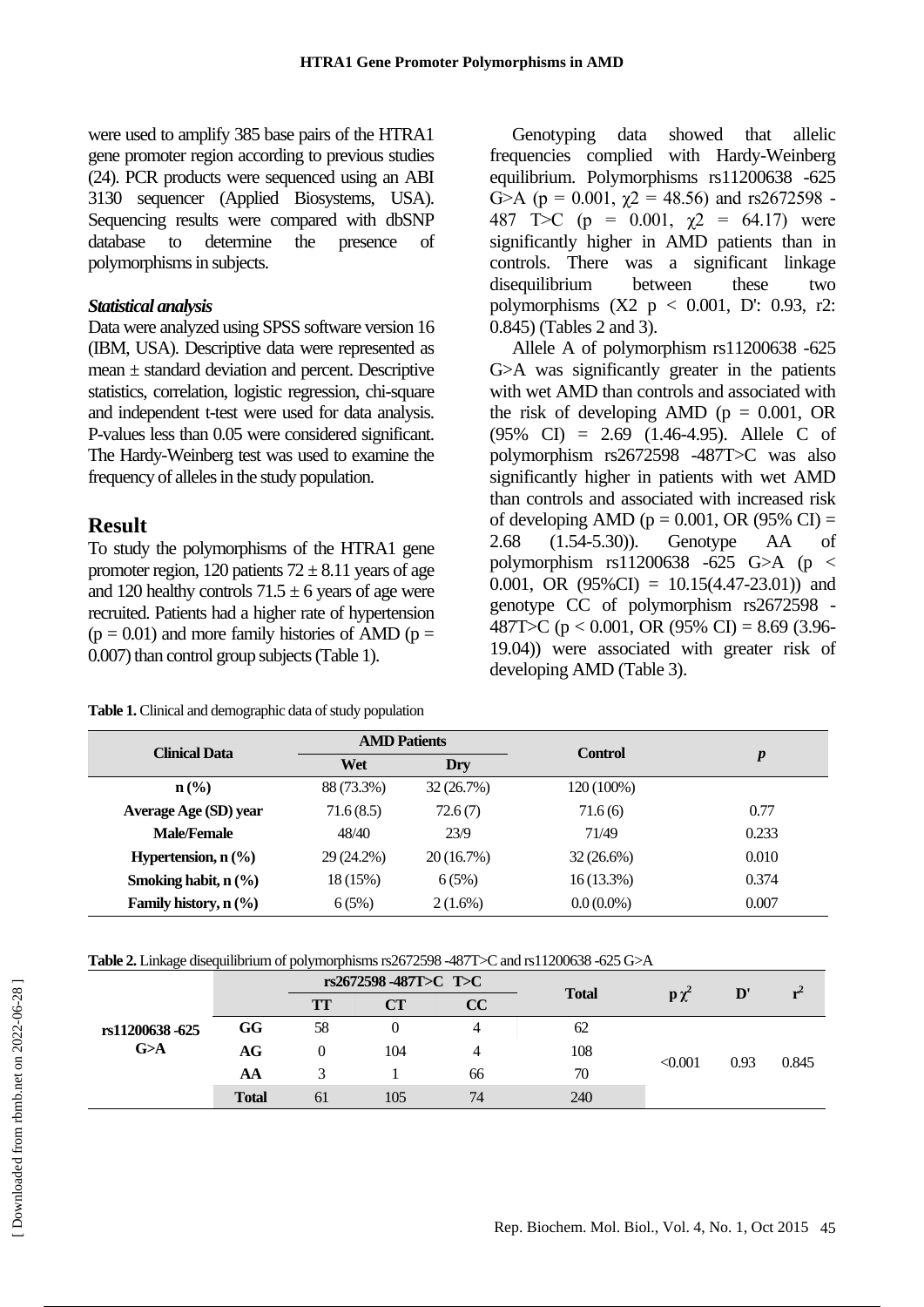| <b>Genotype</b>     | $AMD \cases (n=120)$ |              | <b>Controls</b><br>$(n=120)$ | $\chi^2(p)$             | ORp     | OR (CI 95%)         |  |  |
|---------------------|----------------------|--------------|------------------------------|-------------------------|---------|---------------------|--|--|
|                     | Wet $(n=88)$         | Dry $(n=32)$ |                              |                         |         |                     |  |  |
| rs11200638 -625 G>A |                      |              |                              |                         |         |                     |  |  |
| $GG\left(\%\right)$ | 11 (12.5%)           | $9(28.1\%)$  | 42 (35%)                     |                         | ---     | 1.0                 |  |  |
| $AG(\% )$           | $30(34.1\%)$         | 12 (37.5%)   | 66 (55%)                     | $48.56 \, (\leq 0.001)$ | 0.388   | 1.33 (0.692-2.581)  |  |  |
| $AA(\%)$            | 47 (53.4%)           | 11 (34.4%)   | $12(10\%)$                   |                         | < 0.001 | 10.15 (4.47-23.01)  |  |  |
| $\chi^2$ HW $(p)$   | 2.88(0.09)           | 1.95(0.16)   | 3.60(0.06)                   |                         |         |                     |  |  |
| <b>Allele</b>       |                      |              |                              |                         |         |                     |  |  |
| $G$ (%)             | 41 (24.8%)           | $30(46.9\%)$ | 150 (62.5%)                  |                         |         | 1.0                 |  |  |
| $A(\%)$             | 124 (75.2%)          | 34 (53.1%)   | 90 (37.5%)                   | 10.52(0.002)            | 0.001   | $2.69(1.46-4.95)$   |  |  |
| rs2672598-487T>C    |                      |              |                              |                         |         |                     |  |  |
| <b>TT</b>           | 7(8%)                | 12 (37.5%)   | 42 (35%)                     |                         |         | 1.0                 |  |  |
| <b>CT</b>           | 30 (34%)             | 12 (37.5%)   | 63 (52.5%)                   | $55.42 \, (\leq 0.001)$ | 0.225   | $1.47(0.75 - 2.87)$ |  |  |
| CC                  | 51 (58%)             | 8 (25%)      | 15 (12.5%)                   |                         | < 0.001 | 8.69 (3.96-19.04)   |  |  |
| $\chi^2$ HW $(p)$   | 0.72(0.393)          | 1.81(0.17)   | 1.34(0.24)                   |                         |         |                     |  |  |
| <b>Allele</b>       |                      |              |                              |                         |         |                     |  |  |
| $T(\%)$             | 44 (25%)             | 36 (56.25%)  | 147 (61.25%)                 |                         |         | $1.0\,$             |  |  |
| $C(\%)$             | 132 (75%)            | 28 (43.75%)  | 93 (38.75%)                  | 11.62(0.001)            | 0.001   | $2.86(1.54-5.30)$   |  |  |

**Table 3.** Frequency of genotypes and alleles of polymorphisms rs2672598 -487T>C and rs11200638 -625 G>A

#### **Discussion**

According to the results of the current study, the frequencies of polymorphisms rs2672598 - 487T>C and rs11200638 -625 G>A in the promoter region of the HTRA1 gene were significantly higher in AMD patients than controls. Heterozygotes bearing the AG genotype and AA homozygotes of polymorphism rs11200638 -625 G>A were most frequent among wet AMD patients and showed prevalences of 34.1 and 53.4%, respectively. The frequencies were similar to those with the dry form of the disease, while AG heterozygotes and GG wildtype homozygotes were the dominant genotypes of controls, with 55 and 35% prevalences, respectively.

In the analysis of the allele frequencies in different groups we found that the A allele was significantly higher in patients than controls and increased the risk of developing AMD. We observed a high association of this allele with the wet form of the disease (OR (CI 95%): 2.69  $(1.46-4.95)$ . Due to the tight linkage disequilibrium of these polymorphisms in the subjects ( $\chi$ 2 p < 0.001, D':0.93, r2: 0.845), results showed similar frequencies of polymorphism rs2672598 -487T>C in the study population. Also, other studies have noted linkage disequilibrium between polymorphisms rs2672598 -487T>C and rs11200638 -625 G>A (24, 28).

While the T allele was more frequent in patients with dry than with wet AMD, the frequencies of C alleles of polymorphism rs2672598 -487T>C in patients with wet and dry forms of the disease were 75 and 43.7%, respectively. According to the results of the current study, association of the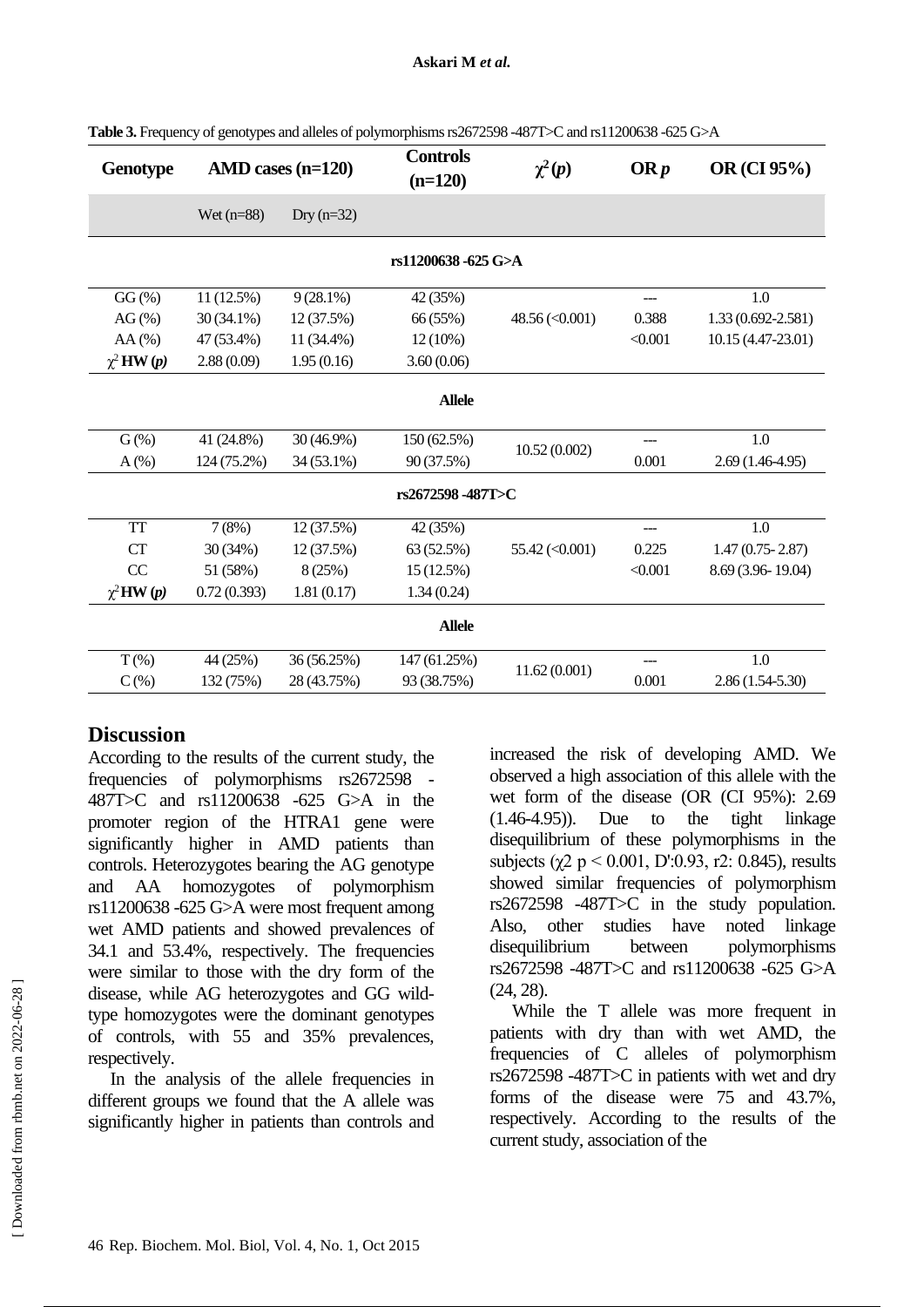C allele of polymorphism rs2672598 -487T>C with the risk of developing AMD was greater than with polymorphism rs11200638 -625 G>A.

Higher prevalences of the A and C mutations of polymorphisms rs11200638 -625 G>A and rs2672598 -487T>C are indicative of associations of these polymorphisms with the risk of developing wet AMD. Numerous studies have shown that polymorphisms rs2672598 -487T>C and rs11200638 -625 G>A in the HTRA1 gene promoter region are associated with increased risk of developing AMD in different populations. According to a study by Yoshida et al., the rs11200638 -625 G>A mutation is associated

with an increased risk of developing wet AMD in the Japanese population (29). Other studies in Asian societies found similar results (15, 30, 31). Also many studies have found a relationship between the A allele of polymorphism rs11200638 -625 G>A and the risk of developing wet AMD in European and American populations (15, 17). Also, in the case of the rs2672598 -487 T>C polymorphism, our results replicated the results from previous studies. These studies have shown that rs2672598 -487T>C is associated with increased risk of developing wet AMD (25, 32).

Our study is the first to show that rs2672598 and rs11200638 are associated with AMD in the Iranian population. In a recent study in Iran, other polymorphic regions, including CFH Y402H and HTRA1 LOC387715, in AMD were studied (33). Studies in Turkey and Egypt found associations between polymorphisms CFH Y402H and LOC387715 A69S and the risk of AMD (34-36). Based on our results, individuals with family histories of AMD were more likely to develop the disease than those without. Similarly, in the family-based studies, the positive family history for AMD has been reported. These results indicate a familial factor in the pathogenesis of AMD (2, 37, 38). No significant relationship between cigarette smoking and AMD was seen (p  $= 0.374$ ), although patients with the wet form of the disease had higher levels of cigarette smoking than those with the dry form. Other studies have reported a cumulative effect of smoking and polymorphism rs11200638 -625 G>A on the risk of developing AMD (32, 39).

The role of the A allele of polymorphism rs11200638 -625 G>A on the increased risk of developing AMD could be attributed to changes in the transcriptional factor binding sites in the HTRA1 gene promoter region for adaptor related protein complex  $2\alpha$  (AP2 $\alpha$ ) and serum response factor (SRF) (15). Increased HTRA1 expression can contribute to pathogenesis and augment AMD injuries by increasing the cell death signals through serine protease pathways (40). AMD patients bearing an allele of polymorphism rs11200638 -625 G>A express more HTRA1 than normal individuals, which could be related to the increased risk of developing the disease (22, 31). The rs2672598 -487T>C mutation is also located in the HTRA1 gene promoter region bound by the ELK-1 transcription factor (25); however, no clear relationship between this polymorphism and an elevated risk of developing AMD has been described.

It appears that genetic changes in the HTRA1 gene promoter in the 10q26 chromosomal region are related to the pathogenesis of AMD. Polymorphisms rs2672598 -487T>C and rs11200638 -625 G>A in this region have been demonstrated to be associated with an increased risk of developing AMD in our study and other studies in different populations. This association has also been observed to be related to the more advanced form of wet AMD in the same populations. To further clarify genetic polymorphisms associated with risk of developing AMD other regions of the HTRA1 gene should be investigated. This will be help to identify other genetic risk factors associated with the disease.

## **Acknowledgments**

This study is funded by Cellular and Molecular Research Center (CMRC), Tehran University of Medical Sciences.

We would like to appreciate the head and all staff of CMRC for their support during current project. We also thank Dr. Saeid Kargozar for his useful comments on this manuscript.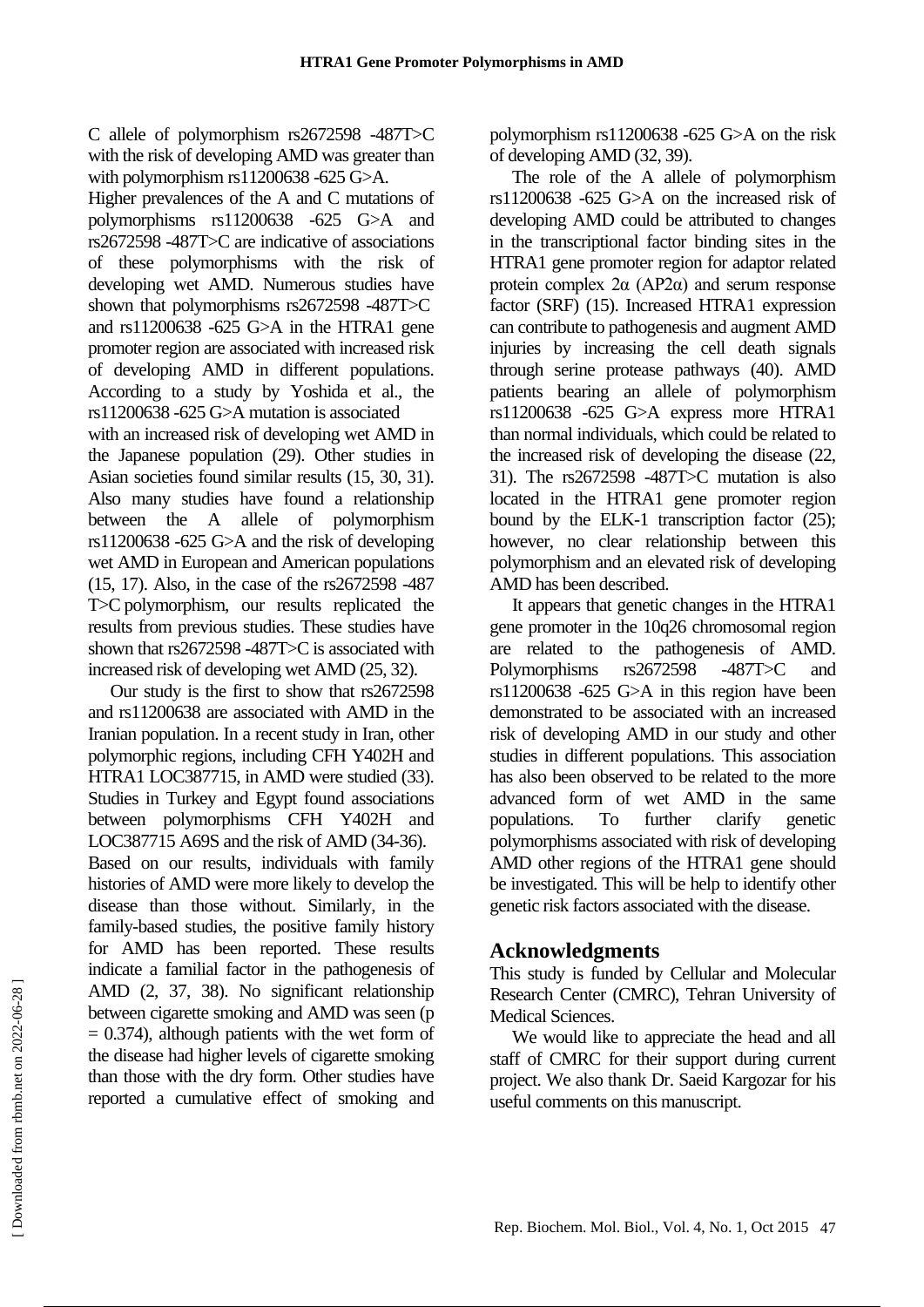# **References**

1. Bandello F, Lafuma A, Berdeaux G. Public health impact of neovascular age-related macular degeneration treatments extrapolated from visual acuity. Investigative ophthalmology & visual science. 2007;48(1):96-103.

2. Coleman HR, Chan CC, Ferris FL, Chew EY. Age-related macular degeneration. The Lancet. 2008;372(9652):1835-45.

3. Lu F, Zhao P, Fan Y, Tang S, Hu J, Liu X, et al. An association study of SERPING1 gene and agerelated macular degeneration in a Han Chinese population. Molecular vision. 2010;16:1.

4. Xu Y, Guan N, Xu J, Yang X, Ma K, Zhou H, et al. Association of CFH, LOC387715, and HTRA1 polymorphisms with exudative age-related macular degeneration in a northern Chinese population. Molecular vision. 2008;14:1373.

5. de Jong PTVM. Age-related macular degeneration. New England Journal of Medicine. 2006;355(14):1474-85.

6. Klein RJ, Zeiss C, Chew EY, Tsai JY, Sackler RS, Haynes C, et al. Complement factor H polymorphism in age-related macular degeneration. Science. 2005;308(5720):385-9.

7. Klein R, Peto T, Bird A, Vannewkirk MR. The epidemiology of age-related macular degeneration. American journal of ophthalmology. 2004;137(3):486- 95.

8. Klein R. Overview of progress in the epidemiology of age-related macular degeneration. Ophthalmic epidemiology. 2007;14(4):184-7.

9. Van Newkirk MR, Nanjan MB, Wang JJ, Mitchell P, Taylor HR, McCarty CA. The prevalence of age-related maculopathy: the visual impairment project. Ophthalmology. 2000;107(8):1593.

10. Rakic J. Multifactorial influences on age-related macular degeneration. Bulletin de la Société belge d'ophtalmologie. 2006(301):9.

11. Francis PJ, George S, Schultz DW, Rosner B, Hamon S, Ott J, et al. The  $\leq$  i> LOC387715 $\leq$ i> Gene, Smoking, Body Mass Index, Environmental Associations with Advanced Age-Related Macular Degeneration. Human heredity. 2007;63(3-4):212-8.

12. Chong EWT, Kreis AJ, Wong TY, Simpson JA, Guymer RH. Alcohol consumption and the risk of age-related macular degeneration: a systematic review

and meta-analysis. American journal of ophthalmology. 2008;145(4):707-15.

13. Haines JL, Hauser MA, Schmidt S, Scott WK, Olson LM, Gallins P, et al. Complement factor H variant increases the risk of age-related macular degeneration. Science. 2005;308(5720):419-21.

14. Jakobsdottir J, Conley YP, Weeks DE, Mah TS, Ferrell RE, Gorin MB. Susceptibility genes for agerelated maculopathy on chromosome 10q26. The American Journal of Human Genetics. 2005;77(3):389-407.

15. DeWan A, Liu M, Hartman S, Zhang SSM, Liu DTL, Zhao C, et al. HTRA1 promoter polymorphism in wet age-related macular degeneration. Science. 2006;314(5801):989-92.

16. Zerbib J, Richard F, Puche N, Leveziel N, Cohen SY, Korobelnik JF, et al. R102G polymorphism of the C3 gene associated with exudative age-related macular degeneration in a French population. Molecular vision. 2010;16:1324.

17. Weger M, Renner W, Steinbrugger I, Köfer K, Wedrich A, Groselj-Strele A, et al. Association of the HTRA1− 625G> A promoter gene polymorphism with exudative age-related macular degeneration in a Central European population. Mol Vis. 2007;13:1274- 9.

18. Tocharus J, Tsuchiya A, Kajikawa M, Ueta Y, Oka C, Kawaichi M. Developmentally regulated expression of mouse HtrA3 and its role as an inhibitor of TGF‐β signaling. Development, growth & differentiation. 2004;46(3):257-74.

19. De Luca A, De Falco M, Severino A, Campioni M, Santini D, Baldi F, et al. Distribution of the serine protease HtrA1 in normal human tissues. Journal of Histochemistry & Cytochemistry. 2003;51(10):1279- 84.

20. Chu J, Zhou C, Lu N, Zhang X, Dong F. Genetic variants in three genes and smoking show strong associations with susceptibility to exudative age-related macular degeneration in a Chinese population. Chinese Medical Journal (English Edition). 2008;121(24):2525. 21. Francis PJ, Zhang H, DeWan A, Hoh J, Klein ML. Joint effects of polymorphisms in the HTRA1, LOC387715/ARMS2, and CFH genes on AMD in a Caucasian population. Molecular vision. 2008;14:1395.